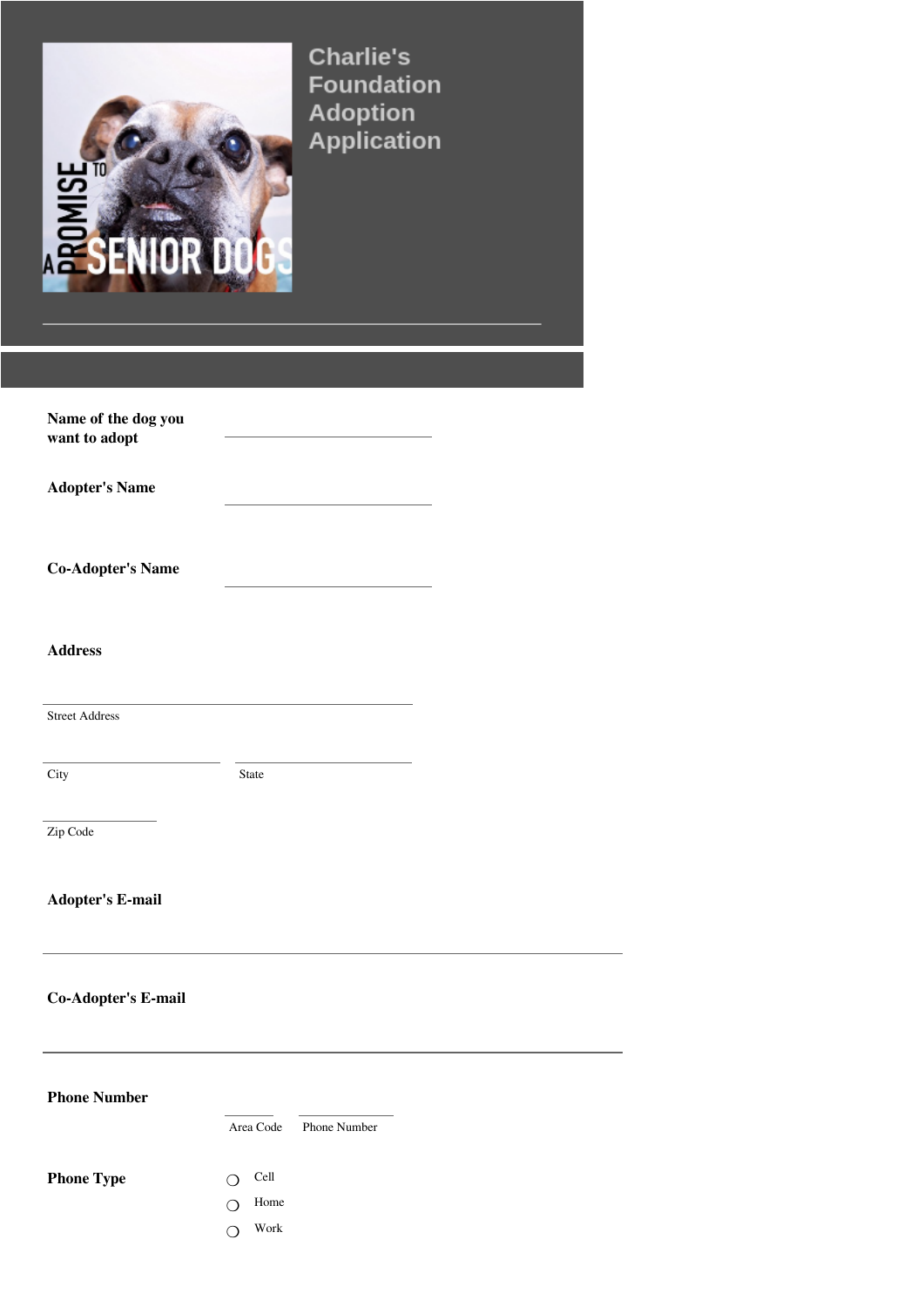**Names and ages of all permanent residents of your home (adults/children)**

**Current pets in your home**

**Vet reference (please call your vet and give permission to release information to us)**

**Are you planning to move in the near future?**

Yes ❍

No  $\Omega$ 

**If moving soon, to what city/state?**

**When will you be ready to adopt this dog?**

- Today  $\Omega$
- This weekend  $\bigcap$
- Within a week  $\Omega$
- Within a month  $\Omega$
- Not ready yet, just researching  $\overline{O}$

# **Are you in contact with any other rescues or shelters about a specific dog?**

- $\bigcirc$  Yes, application is pending
- Yes, just an email inquiry, no app yet  $\Omega$
- No, but I am looking at several dogs online  $\Omega$
- No, I am only interested in this particular dog  $\Omega$

# **Are you going to meet another dog?**

- Yes  $\circ$
- $\bigcirc$  No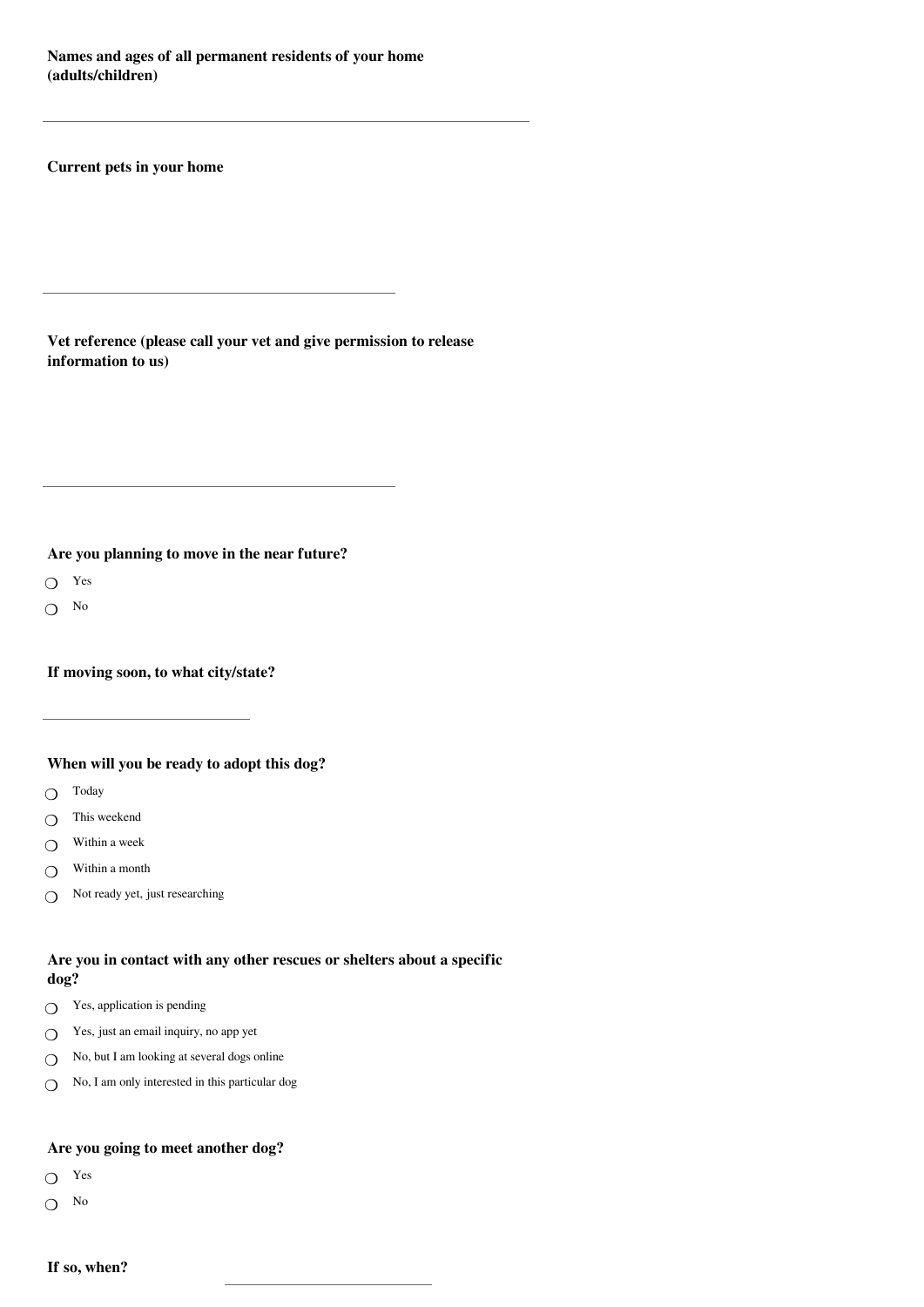#### **Is anyone in your home allergic to dogs?**

- Yes  $\circ$
- No  $\overline{O}$

#### **Does anyone in your home fear dogs?**

- Yes  $\circ$
- $\bigcirc$  No

# **Are you familiar with dog regulations in your area?**

- Yes  $\Omega$
- No  $\Omega$

If you answered no to the question above, please contact your town/county/condo assoc and ask them what the regulations are.

#### **If yes, please describe local dog regulations and restrictions:**

| <b>I/We live in a</b>   | Single Family Home |
|-------------------------|--------------------|
|                         | Duplex/Twin        |
|                         | Condo/Townhome     |
|                         | Trailer            |
|                         | Apartment          |
|                         |                    |
|                         |                    |
| Do you rent or own this | Rent               |

 $\Omega$ 

Own

If you rent, you must show us a written letter from your landlord or a copy of the section of your lease stating that you are allowed to have dogs and showing any limitations.

If you live in a condo or townhome, you must show us written proof that you are allowed to have a dog there and show any restrictions.

## **Approximate square footage of your home**

**property?**

- Less than 800 square feet  $\Omega$
- 800-1,000 square feet  $\Omega$
- 1,000-1,500 square feet  $\Omega$
- 1,500-2,000 square feet  $\Omega$
- Over 2,000 square feet  $\Omega$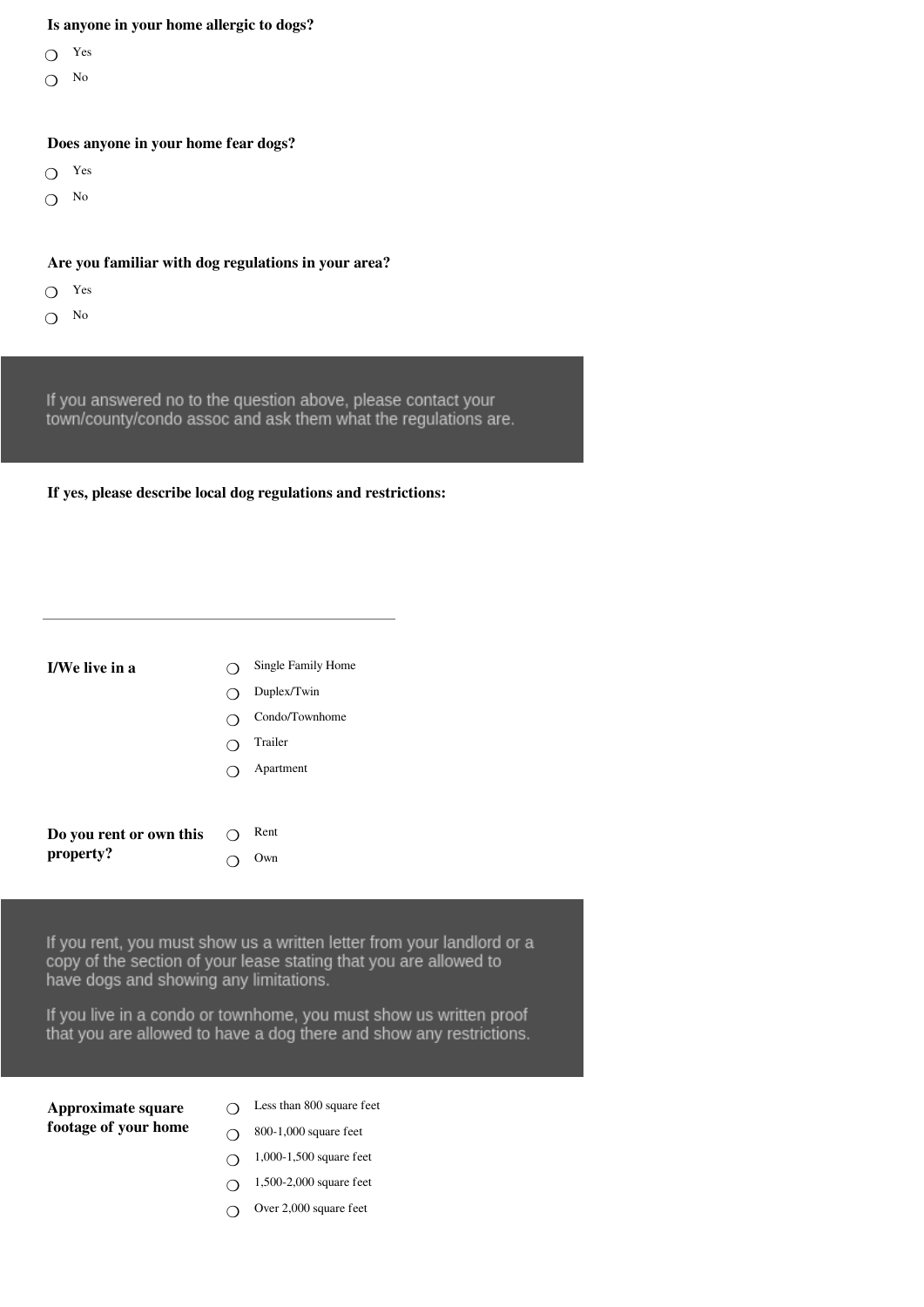- **Do you have a yard?**  $\bigcirc$  Yard, fenced with a vertical fence  $\circ$ 
	- Yard, fenced with invisible fencing  $\bigcap$
	- Yard, no fence  $\bigcirc$
	- No yard (apartment/condo/townhome)  $\bigcap$

## **If fenced, fence height is:**  $\bigcirc$  <sup>2' high</sup>

- 3' high  $\Omega$
- 4' high  $\overline{O}$
- 5' high  $\overline{O}$
- 6' high  $\overline{O}$

#### **Do you work outside the home?**

- Yes  $\Omega$
- No  $\circ$
- One applicant is home/works from home  $\Omega$

# **If you both work outside the home, how many hours per day are you away?**

**How many hours per day will this dog be alone? Explain**

### **Have you discussed this adoption with all members of your household?**

- Yes ❍
- No  $\Omega$
- Yes, adults have discussed. Kids don't know yet.  $\bigcap$

We will be speaking to all household residents to confirm everyone is aware of this application process and wants to have a dog added to the family. Please do not submit this application if you are "trying to talk someone into" adopting this dog or think "once they meet the dog, they will want one" or "I'm getting this dog as a birthday present for them." In those scenarios, you are welcome to email us to discuss the dog, but we would like all adults in the home to be involved in that email discussion.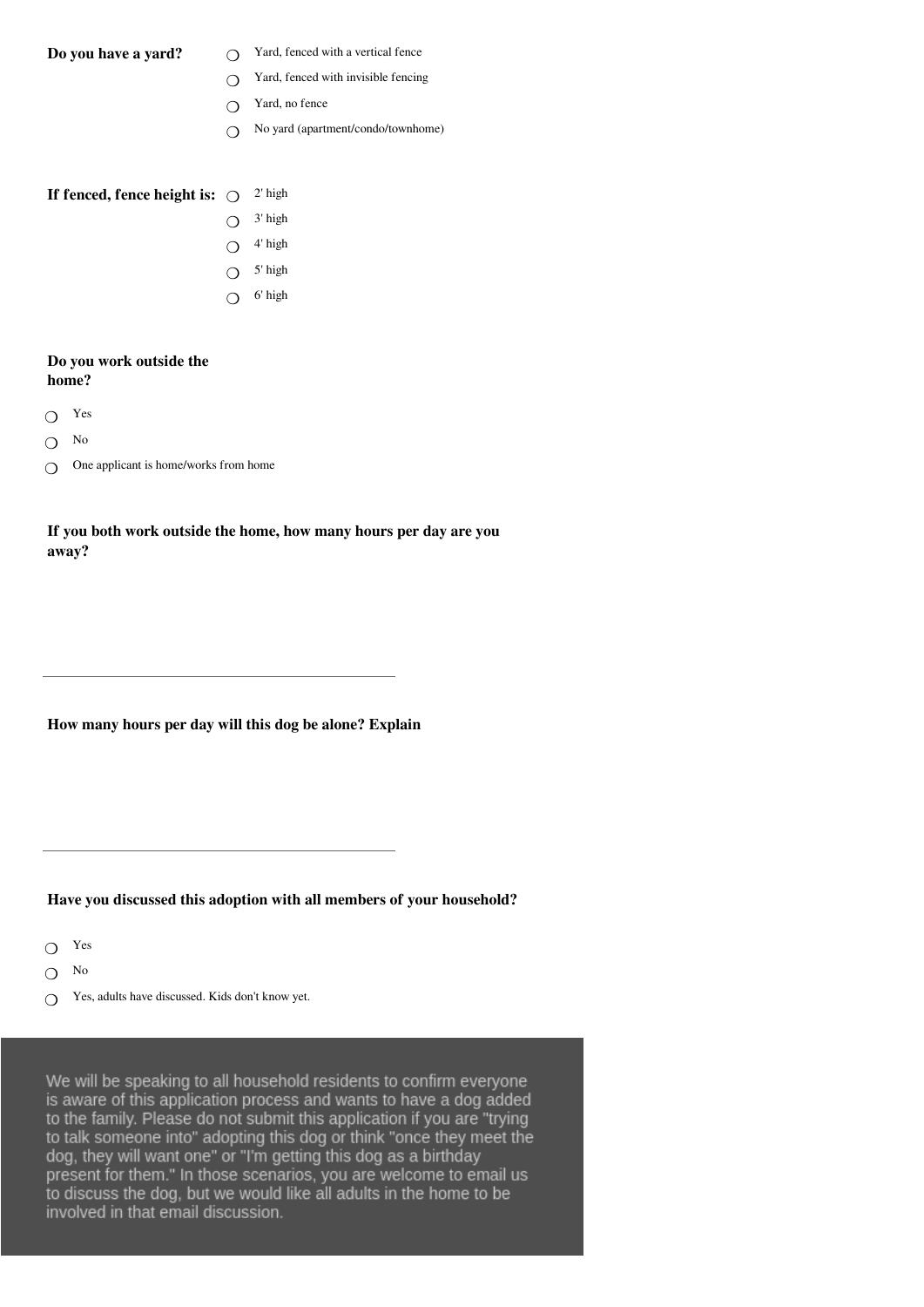**you will be likely to adopt this dog upon meeting it?**

- Yes  $\circ$
- No  $\bigcap$
- Not sure  $\bigcirc$

**Upon meeting the dog, what would give you cause to not want to adopt it? Please explain.**

**How much do you feel you can reasonably afford and would be willing to spend on your dog per year (for things like veterinary care, licensing, ID tag, food, toys, crate, other supplies, training, pet sitting, etc)?**

**What activity level do you prefer?**

- Wild and crazy is cool  $\Omega$
- Leash trained daily jogging partner would be excellent  $\Omega$
- Medium energy, plays a bit then hangs out with you  $\Omega$
- Low energy, walks slowly on leash, a total couch potato  $\Omega$
- $\circ$

### **Please check all that apply. I want to adopt this dog...**

- As a family pet  $\Box$
- To breed with my dog ❏
- To train/use for agility  $\Box$
- To train/use as a therapy dog ❏
- To train/use as an assistance dog for the disabled  $\Box$
- For a jogging/hiking partner  $\Box$
- To interact with lots of friends/family  $\Box$
- As a companion for my dog(s) ❏
- As a companion for my cat(s)  $\Box$
- As a companion for my child/children  $\Box$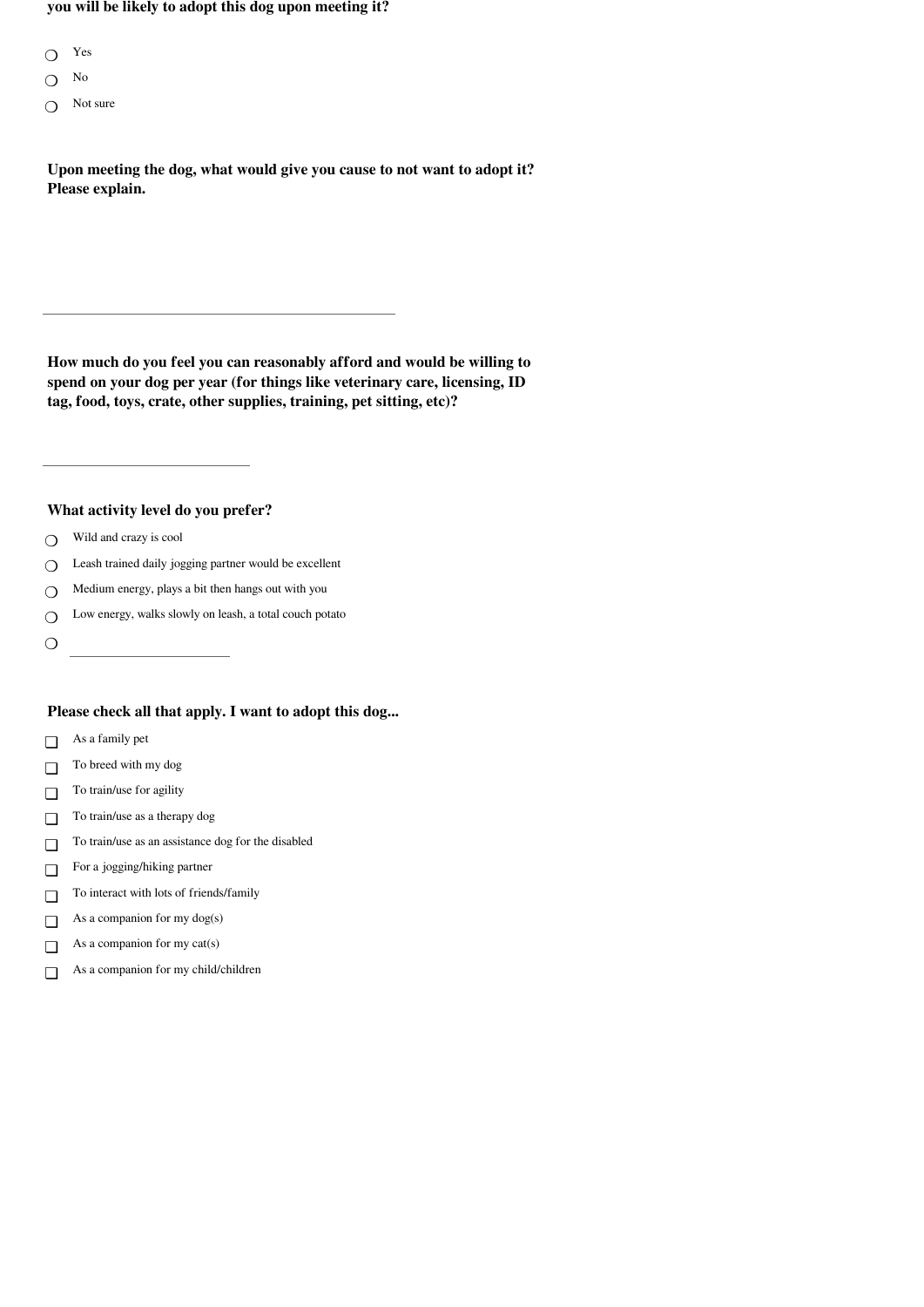### **Please check all that apply. My adopted dog will...**

- Be kept outside most of the time ❏
- Be kept indoors most of the time ❏
- Be left outside during the work day while we are away ❏
- Be kept inside while we are away ❏
- Be crated when we are not home ❏
- Have free reign of the house when we are not home ❏
- Be taken to formal obedience classes ❏
- Be trained by me/us ❏
- Take frequent car rides with us ❏
- Be kept on a lead line/cable in the yard  $\Box$
- Be mostly interacting with adults ❏
- Be interacting frequently with children under 8  $\Box$
- Be interacting frequently with older children ❏
- Must be housebroken prior to adoption  $\Box$
- Will be housetrained by us ❏
- We be walked more than one mile per day every day ❏
- Will be walked occasionally ❏
- Be attending formal group obedience classes with us ❏
- Be trained by us without the advice of a trainer ❏
- Have private sessions with a trainer as needed  $\Box$
- Be attending agility classes  $\Box$
- Be taking frequent car rides/trips with us  $\Box$
- Be boarded when we go on vacation  $\Box$
- Stay with family when we go on vacation  $\Box$
- Be given away to someone else if we feel it's not a good match for us ❏
- Be turned in to a shelter if we can't keep it  $\Box$
- Be going camping with us  $\Box$
- Be going on boat trips with us ❏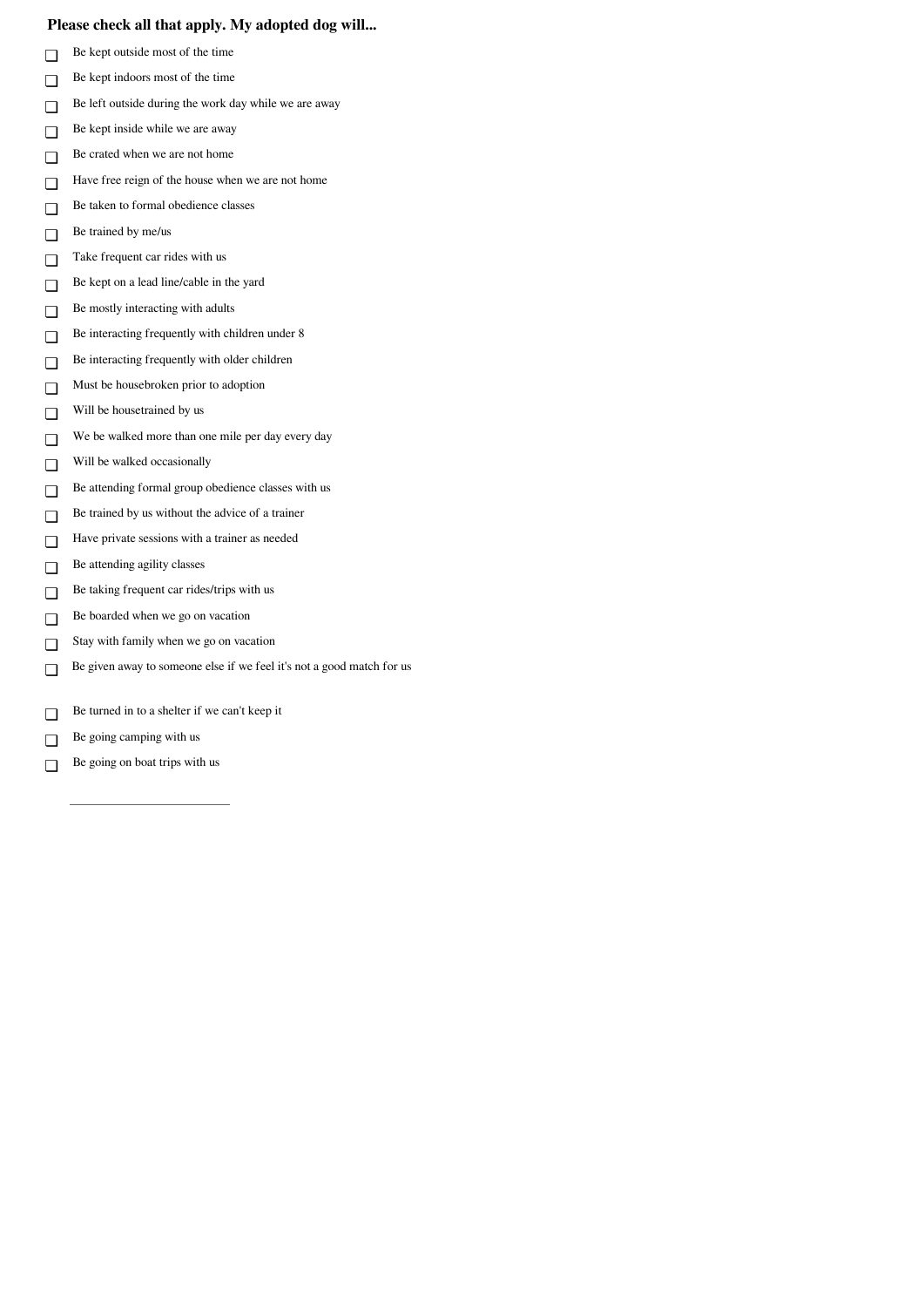#### **time of adoption or at any time during the life of the dog?**

- Housebreaking ❏
- Chewing
- ❏
- Jumping ❏
- Pulling on leash during walks ❏
- Counter surfing ❏
- Obedience training ❏
- Fear of men ❏
- Fear of women ❏
- Fear of children ❏
- Mouthiness (may sometimes snag your hand or arm instead of the toy in play and will need redirection/training) ❏
- Growling  $\Box$
- Barking ❏
- Rough play with my dog ❏
- High activity level ❏
- Food/toy aggression/not willing to share with other dogs ❏
- Food/toy aggression with people  $\Box$
- Whining/crying  $\Box$
- Blindness  $\Box$
- Limited Sight ❏
- Deafness  $\Box$
- Separation Anxiety ❏
- Diabetes ❏
- Special Diet ❏
- Long Term Medication ❏
- Incontinence / Leaking Urine ❏
- Taking classes with the dog ❏
- Gets stressed/carsick when riding in vehicle  $\Box$
- Doesn't know how to climb stairs  $\Box$
- Can't climb stairs due to age/arthritis/health issues ❏
- Heart condition  $\Box$
- Skin allergies  $\Box$
- Food allergies ❏
- Trimming nails ❏
- Yeast on coat or in ears ❏
- Ear mites ❏
- Fleas ❏
- Ticks ❏
- Heartworm preventative ❏
- Annual heartworm/lyme combo testing  $\Box$
- I will do whatever it takes to help this dog adjust and work with a trainer to help resolve any training needs. ❏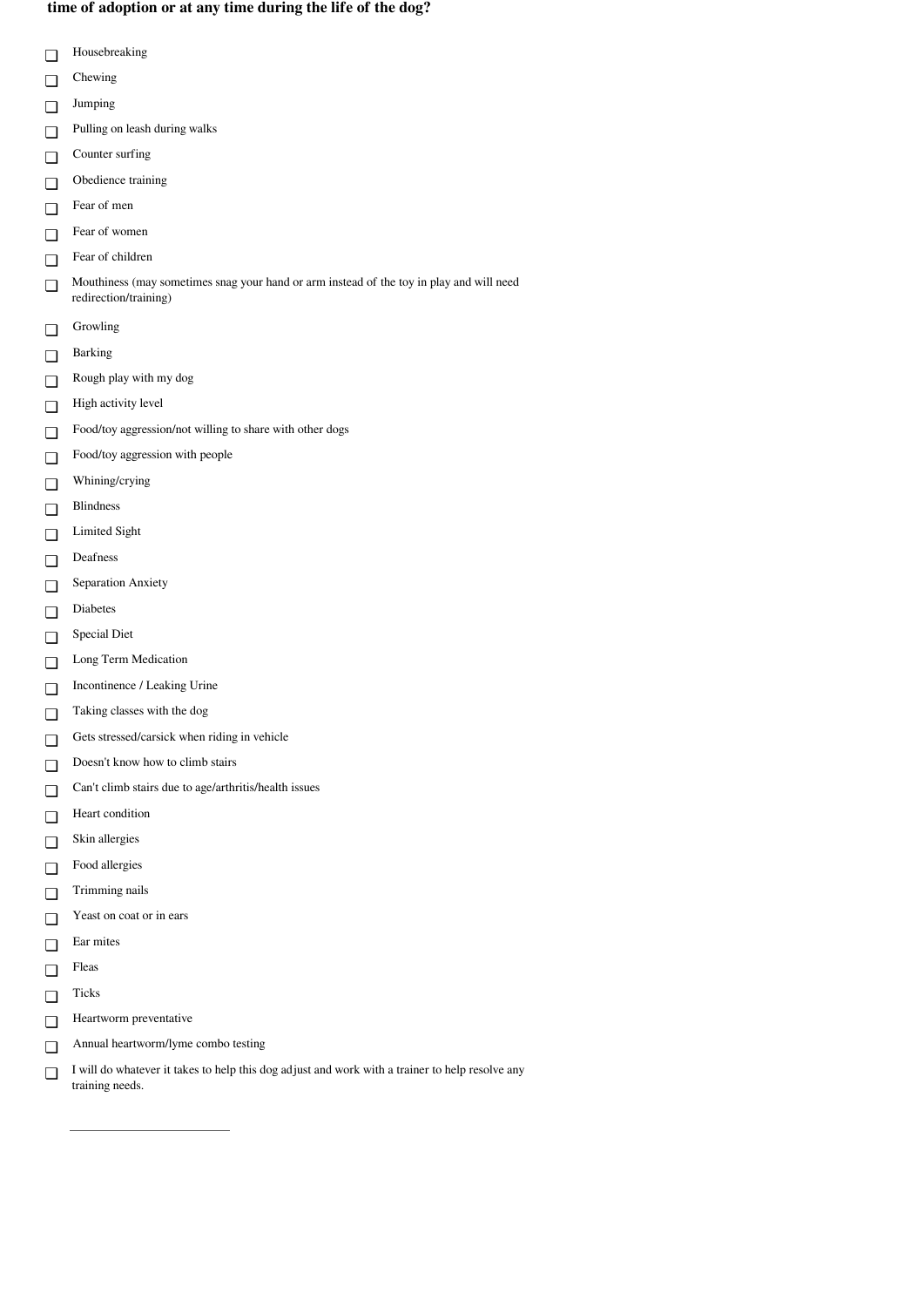**What would cause you to return a dog?**

**What do you feel is a reasonable amount of time for a dog to adjust to life with you/your family?**

**How do you plan to integrate this dog into your family?**

**What would you do if you discovered after adoption (at any time during the life of the dog) if your vet diagnosed an expensive health condition?**

**Do you plan to get pet health insurance?**

- Yes ❍
- No  $\Omega$
- I wasn't aware this was available. I will look into it.  $\Omega$

**What brand of dog food do you plan to feed?**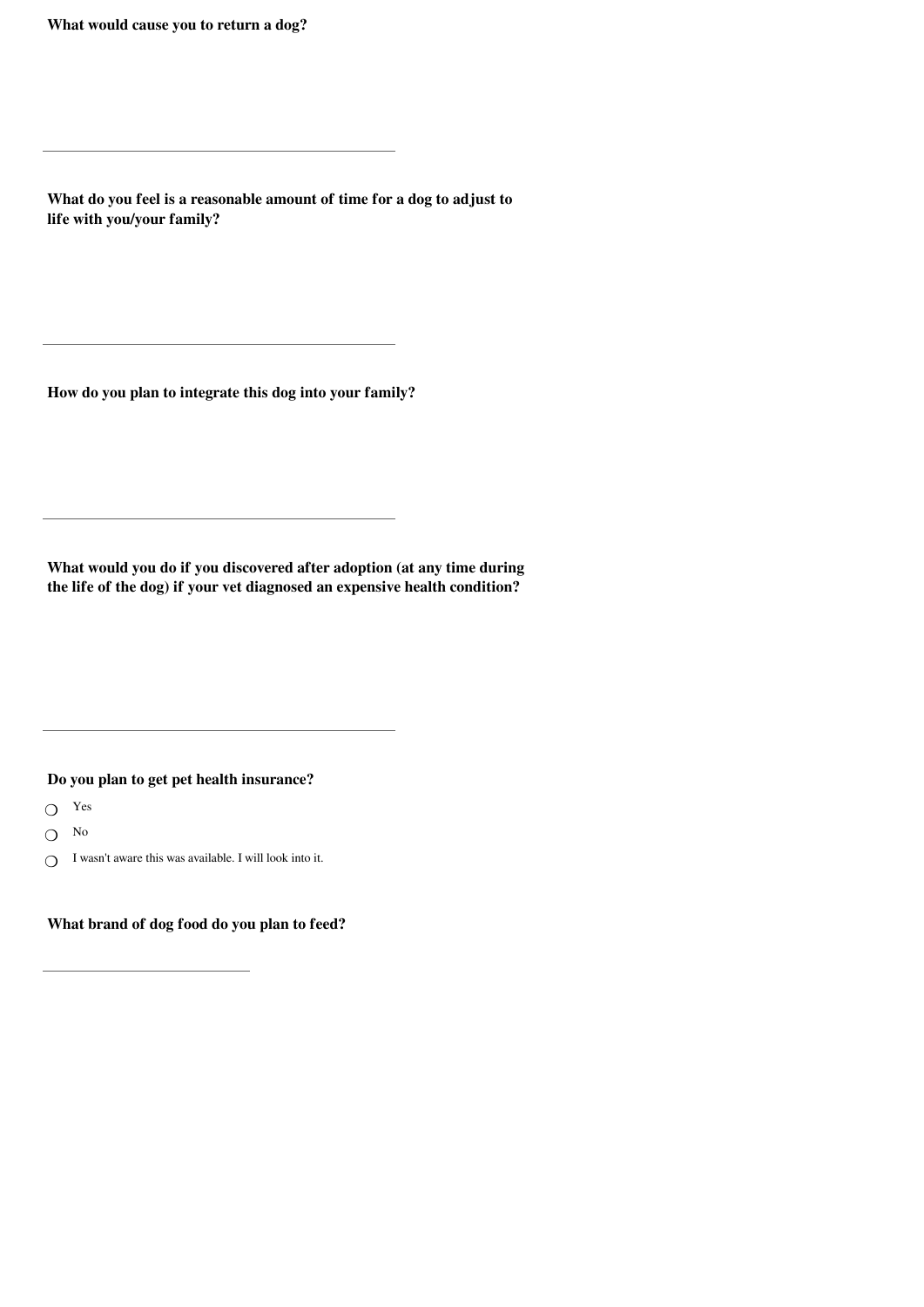#### **Grooming (please check all that apply)**

- We use a professional groomer ❏
- We trim dog nails ourselves at home ❏
- We bathe our dogs at home once a week ❏
- We bathe our dogs at home once a month ❏
- We bathe our dogs at home once every few months or whenever their coat feels dirty ❏
- We bathe our dog twice a year ❏
- We don't bathe our dog ❏
- We check ears weekly for infection/yeast/mites ❏
- We check coat daily for ticks in spring/summer/fall  $\Box$
- We clean teeth using home methods ❏
- We take our dogs to the vet for dentals whenever the vet recommends this is needed ❏
- Prefer a dog that doesn't shed ❏
- Don't care about shedding  $\Box$

#### **How long have you been looking for a dog?**

# **Do you plan to take formal obedience classes?**

- Yes  $\Omega$
- No  $\overline{O}$

**Personal Reference/phone number required**

**Personal Reference/phone number required**

**Personal Reference/phone number required**